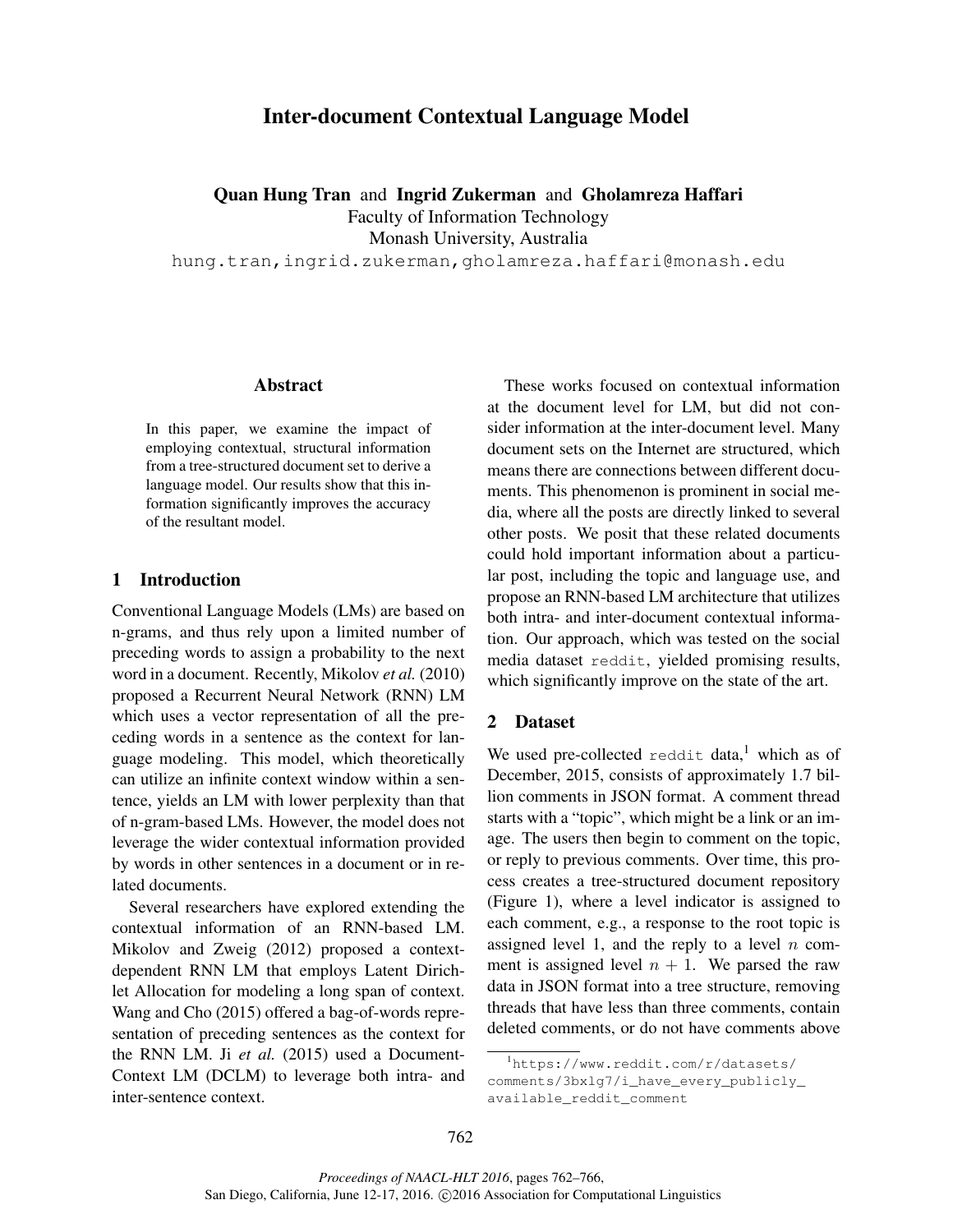| top 200 comments show all 372                          |
|--------------------------------------------------------|
| sorted by: best $\blacktriangledown$                   |
| [-] LinkUnseen 133 points 2 hours ago                  |
| Did you tell her she's a good girl? She needs to know! |
| permalink                                              |
| [-] <b>Retaboop</b> [S] 108 points 54 minutes ago      |
| $\blacksquare$ I tell her all the time!                |
| permalink parent                                       |
| [-] LinkUnseen 28 points 36 minutes ago                |
| Yav!                                                   |
| permalink parent                                       |

Figure 1: reddit example

#### Table 1: Dataset statistics

|            | # of<br>threads | # of<br>posts | # of<br>sentences | # of<br>tokens |
|------------|-----------------|---------------|-------------------|----------------|
| training   | 1500            | 14592         | 40709             | 648624         |
| testing    | 500             | 5007          |                   | 13612 217164   |
| validation | 100             | 968           | 2762              | 44575          |

level 2. We randomly selected 2100 threads that fit these criteria. The data were then split into training/testing/validation sets. Table 1 displays some statistics of our dataset.

#### 3 Baseline Neural Language Models

Our inter-document contextual language model scaffolds on the RNN LM (Mikolov et al., 2010) and DCLMs (Ji et al., 2015), as described below.

**RNN-LSTM.** Given a sentence  $\{x_t\}_{t\in[1,\dots,N]},$ where  $x_t$  is the vector representation of the t-th word in the sentence, and  $N$  is the length of the sentence, Mikolov *et al.*'s (2010) RNN LM can be defined as:

$$
\boldsymbol{h}_t = \boldsymbol{f}(\boldsymbol{h}_{t-1}, \boldsymbol{x}_t) \tag{1}
$$

$$
\mathbf{y}_t \sim \text{softmax}\left(\mathbf{W}_o \mathbf{h}_{t-1} + \mathbf{b}_o\right) \tag{2}
$$

where  $h_t$  is the hidden unit at word t, and  $y_t$  is the prediction of the  $t$ -th word given the previous hidden unit  $h_{t-1}$ . The function f in Equation 1 can be any non-linear function. Following the approach in (Sundermeyer et al., 2012) and (Ji et al., 2015), we make use of Long Short-Term Memory (LSTM) units (Hochreiter and Schmidhuber, 1997) rather than the simple hidden units used in the original RNN LM. In our work, the word representation

 $x_t$  is obtained from the one-hot representation using an affine transformation, as follows:

$$
x_t = W_p o_t + b_p \tag{3}
$$

where  $o_t$  is the one-hot representation,  $W_p$  is the projection matrix, and  $b_p$  is a bias term.

Document Context LMs (DCLMs). We reimplemented two of Ji *et al.*'s (2015) DCLMs as our baselines, $2$  viz Context-to-context (Figure 2a) and Context-to-output (Figure 2b). These models extend the RNN-LSTM model by leveraging information from preceding sentences.

The context-to-context model (ccDCLM) concatenates the final hidden unit of the previous sentence with the word vectors of the current sentence. Thus, Equation 1 becomes:

$$
\boldsymbol{h}_t^i = \boldsymbol{f}(\boldsymbol{h}_{t-1}^i, \boldsymbol{x}_{i,t}')
$$
 (4)

$$
\boldsymbol{x}_{i,t}^{\prime} = \text{concat}\left(\boldsymbol{x}_{i,t}, \boldsymbol{h}_{N_{i-1}}^{i-1}\right) \tag{5}
$$

where  $N_{i-1}$  is the length of the previous sentence in the document,  $x_{i,t}$  is the vector representation of the t-th word in the *i*-th sentence,  $x'_{i,t}$  is the concatenation of the vector representation  $x_{i,t}$  and the previous sentence's final hidden unit  $h_{N}^{i-1}$  $\frac{i-1}{N_{i-1}}$ .

The context-to-output model (coDCLM) applies the additional information directly to the worddecoding phase. Thus, Equation 2 becomes:

$$
\boldsymbol{y}_{i,t} \sim \text{softmax}\left(\boldsymbol{W}_o \boldsymbol{h}_{t-1}^i + \boldsymbol{W}_o' \boldsymbol{h}_{N_{i-1}}^{i-1} + \boldsymbol{b}_o\right) \tag{6}
$$

## 4 Inter-document Context Language Model

We now extend the DCLM by leveraging the information at the inter-document level, taking advantage of the structure of the repository — a tree in reddit. Specifically, by harnessing the information in documents related to a target document, i.e., its siblings and parent, the LM is expected to contain additional relevant information, and hence lower perplexity. Formally, let's call the sentencelevel context vector  $h_s$ , the parent document context

<sup>&</sup>lt;sup>2</sup>Ji *et al.*'s three options performed similarly.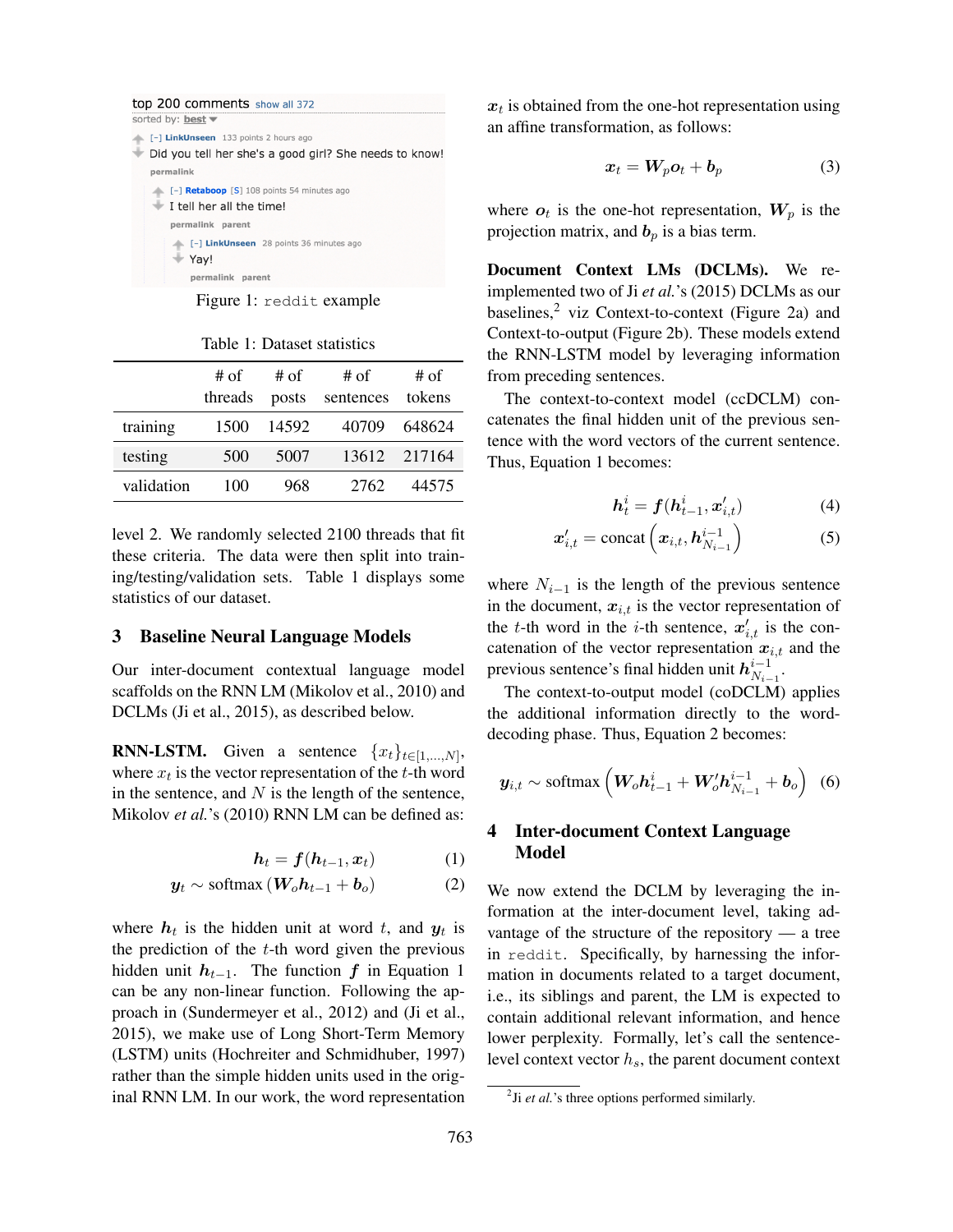

Figure 2: Contextual language models; see Sections 3 and 4 for detailed descriptions.

vector  $h_p$ , the sibling context vector  $h_l$ , and the overall context vector  $h_c$ . Our framework is defined as:

 $\boldsymbol{h}_c = \boldsymbol{g}_h(\boldsymbol{h}_s,\boldsymbol{h}_l,\boldsymbol{h}_p)$  (7)

$$
\boldsymbol{x}'_{i,t} = \boldsymbol{g}_i(\boldsymbol{x}_{i,t}, \boldsymbol{h}_c) \tag{8}
$$

$$
\boldsymbol{h}_t = \boldsymbol{f}(\boldsymbol{h}_{t-1}, \boldsymbol{x}'_t) \tag{9}
$$

$$
\boldsymbol{y}_t \sim \text{softmax}\left(\boldsymbol{g}_o(\boldsymbol{h}_{t-1}, \boldsymbol{x}'_t, \boldsymbol{h}_c)\right) \quad (10)
$$

We use the last hidden vector of the RNNs as the representation of the parent post, the older-sibling, and the previous sentence. The definition of the context function  $(g_h)$ , the input function  $(g_i)$ , and the word-decoding function  $(g<sub>o</sub>)$  yields different configurations.

We also explored two strategies of training the models: *Disconnected (disC)* and *Fully Connected (fulC)*. In the disC-trained models, the error signal within a time step (i.e. a post or sentence) only affects the parameters in that time step. This is in contrast to the fulC-trained models, where the error signal is propagated to the previous time steps, hence influencing parameters in those time steps too.

## 4.1 Analysis of our modelling approach

In this section, we empirically analyze different training and modelling decisions within our framework, namely DC vs FC training, as well as contextual information from parent vs sibling.

The Setup. For our analysis, we employed a subset of the data described in Table 1 which contains 450 threads split into training/testing/validation sets with 300/100/50 threads respectively. The hiddenvector and word-vector dimensions were set to 50 and 70, respectively. The models were implemented in Theano (Bastien et al., 2012; Bergstra et al., 2010), and trained with RMSProp (Tieleman and Hinton, 2012).

Table 2: disC/fulC-trained models vs the baselines.

| Model           | <b>Training</b>              | <b>Perplexity</b> |
|-----------------|------------------------------|-------------------|
| 6-gram          | na                           | 205               |
| <b>RNN-LSTM</b> | na                           | 182               |
| ccDCLM          | disC                         | 185               |
| coDCLM          | disC                         | 181               |
| ccDCLM          | fi1C                         | 176               |
| coDCLM          | $\mathrm{fu}$ l $\mathrm{C}$ | 172               |

disC vs fulC. We first compared the disC and fulC strategies, at the sentence level only, in order to select the best strategy in a known setting. To this effect, we re-implemented Ji *et al.*'s (2015) DCLMs with the disC strategy, noting that Ji *et al.*'s original sentence-based models are fulC-trained. The results of this experiment appear in Table 2 which further compares these models with the following baselines: (1) vanila RNN-LSTM, and (2) a 6-gram LM with Kneser-Ney smoothing<sup>3</sup> (Kneser and Ney, 1995). The disC-trained models showed no improvement over the RNN-LSTM, and lagged behind their fulCtrained counterparts. The lower performance of the disC-trained models may be due to not fully leveraging the contextual information; disC-training lose information, as the error signal from the current time step is not used to calibrate the parameters of previous time steps. Therefore, we make use of fulC strategy to train our models in the rest of this paper.

Parent vs Sibling Context. The inter-document information in reddit's case may come from a parent post, sibling posts or both. We tested our models with different combinations of inter-document con-

 $3$ Tested with the SRILM toolkit (Stolcke et al., 2011).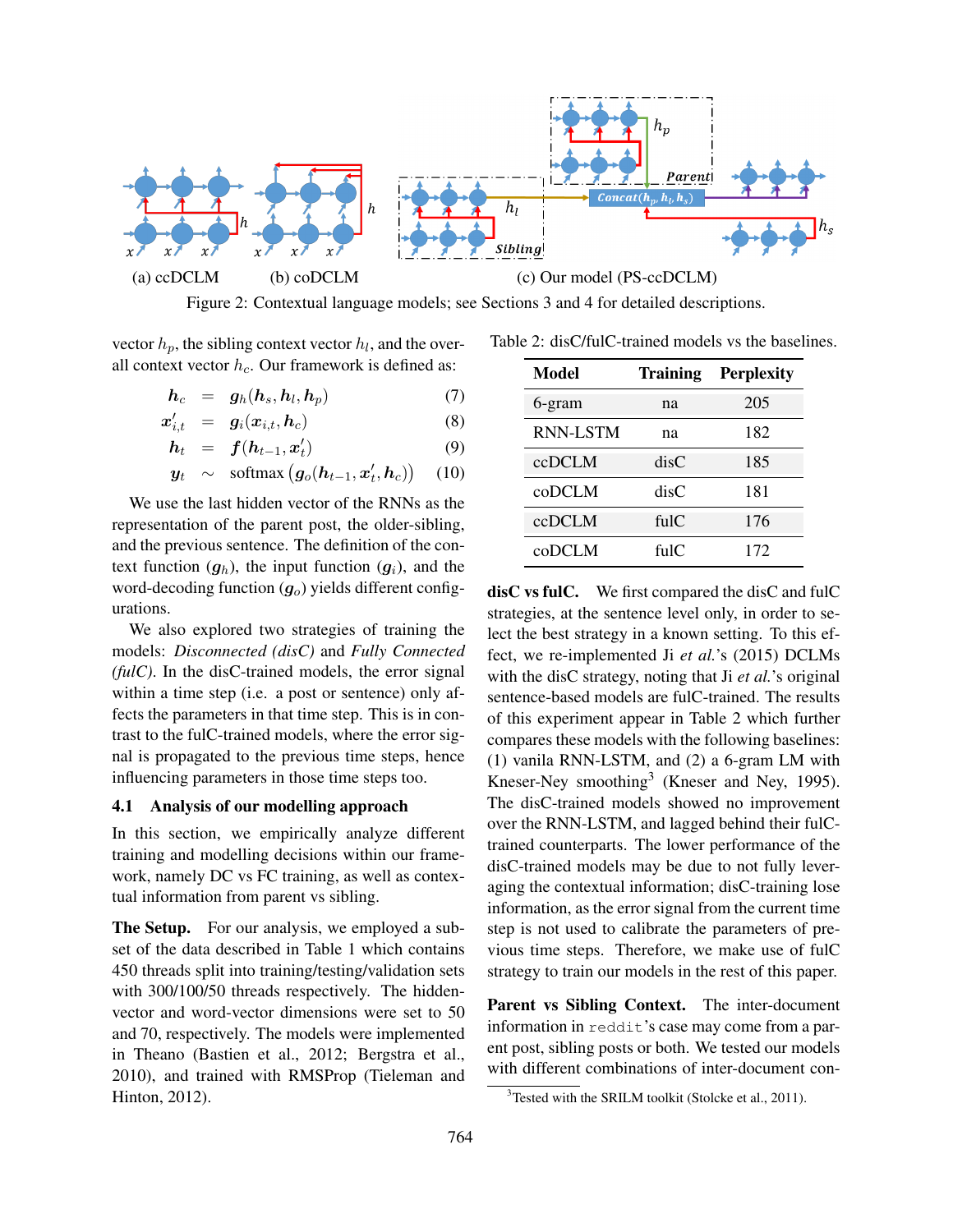text information to reflect these options. At present, we consider only the closest older-sibling of a post, as it is deemed the most related; different combinations of sibling posts are left for future work. We tested the following three context-to-context configurations: parent only (P-ccDCLM), sibling only (SccDCLM), and parent and sibling (PS-ccDCLM), which define the context function as Equation 11, 12 and 13 respectively. The three configurations use the same word-decoding function (Equation 15) and the same input function (Equation 14).

$$
h_c = \text{concat}(h_s, h_p) \tag{11}
$$

$$
h_c = \text{concat}(h_s, h_l) \tag{12}
$$

$$
h_c = \text{concat}(h_s, h_l, h_p) \tag{13}
$$

$$
\boldsymbol{x}'_{i,t} = \text{concat}(\boldsymbol{x}_{i,t}, \boldsymbol{h}_c) \tag{14}
$$

$$
\mathbf{y}_{i,t} \sim \text{softmax}(\mathbf{W}_o \mathbf{h}_{t-1} + \mathbf{b}_o) \qquad (15)
$$

The results of this experiment appear in the first three rows of Table 3, which shows that the bestperforming model is PS-ccDCLM.

As discussed by Ji *et al.* (2015), the coDCLM makes the hidden units of the previous sentence have no effect on the hidden units of the current sentence. While this configuration might have some advantages (Ji et al., 2015), applying it directly to a larger context may lead to complications. Suppose we use the last hidden unit of the previous document as the context for the next document. With the context-to-output approach, the last hidden unit summarizes only the information in the last sentence of the previous document, and doesn't reflect the entire document. We address this problem by not using the context-to-output approach in isolation. Instead, we use the context-to-output approach in tandem with the context-to-context approach of ccDCLM. This approach was tested in an additional parentsibling configuration (PS-ccoDCLM), as an alternative to the best performing context-to-context configuration. The PS-ccoDCLM is similar to the PSccDCLM except for the decoding equation, which is changed into Equation 16.

$$
\boldsymbol{y}_{i,t} \sim \text{softmax}\left(\boldsymbol{W}_o \boldsymbol{h}_{t-1}^i + \boldsymbol{W}_o' \boldsymbol{h}_c + \boldsymbol{b}_o\right) \quad (16)
$$

Based on the results of these trials, we chose the best-performing PS-ccDCLM (Figure 2c) as our final system.

Table 3: Comparing models incorporating parent (P) and/or sibling (S) contextual information.

| <b>Systems</b>   | <b>Perplexity</b> |
|------------------|-------------------|
| P-ccDCLM         | 172               |
| S-ccDCLM         | 174               |
| <b>PS-ccDCLM</b> | 168               |
| PS-ccoDCLM       | 175               |

| <b>Systems</b>  | <b>Perplexity</b> |
|-----------------|-------------------|
| 6-gram          | 209               |
| <b>RNN-LSTM</b> | 184               |
| ccDCLM          | 168               |
| coDCLM          | 176               |
| PS-ccDCLM       | 159               |

## 4.2 Results

The model perplexity obtained by the baselines and our best-performing model for the test set (Table 1) is shown in Table 4 — our system (PS-ccDCLM) statistically significantly outperforms the best baseline (ccDCLM), with  $\alpha = 0.01$ , using the Friedman test. The inter-sentence contextual information under the context-to-context regime (ccDCLM) decreases model perplexity by 9% compared to the original RNN-LSTM, while the inter-document contextual information (PS-ccDCLM) reduces perplexity by a further 5% compared to ccDCLM.

#### 5 Discussion and Future Work

Our results show that including inter-document contextual information yields additional improvements to those obtained from inter-sentence information. However, as expected, the former are smaller than the latter, as sentences in the same post are more related than sentences in different posts. At present, we rely on the final hidden-vector of the sentences and the posts for contextual information. In the future, we propose to explore other options, such as additional models to combine the contextual information from all siblings in the tree structure, and extending our model to structures beyond trees.